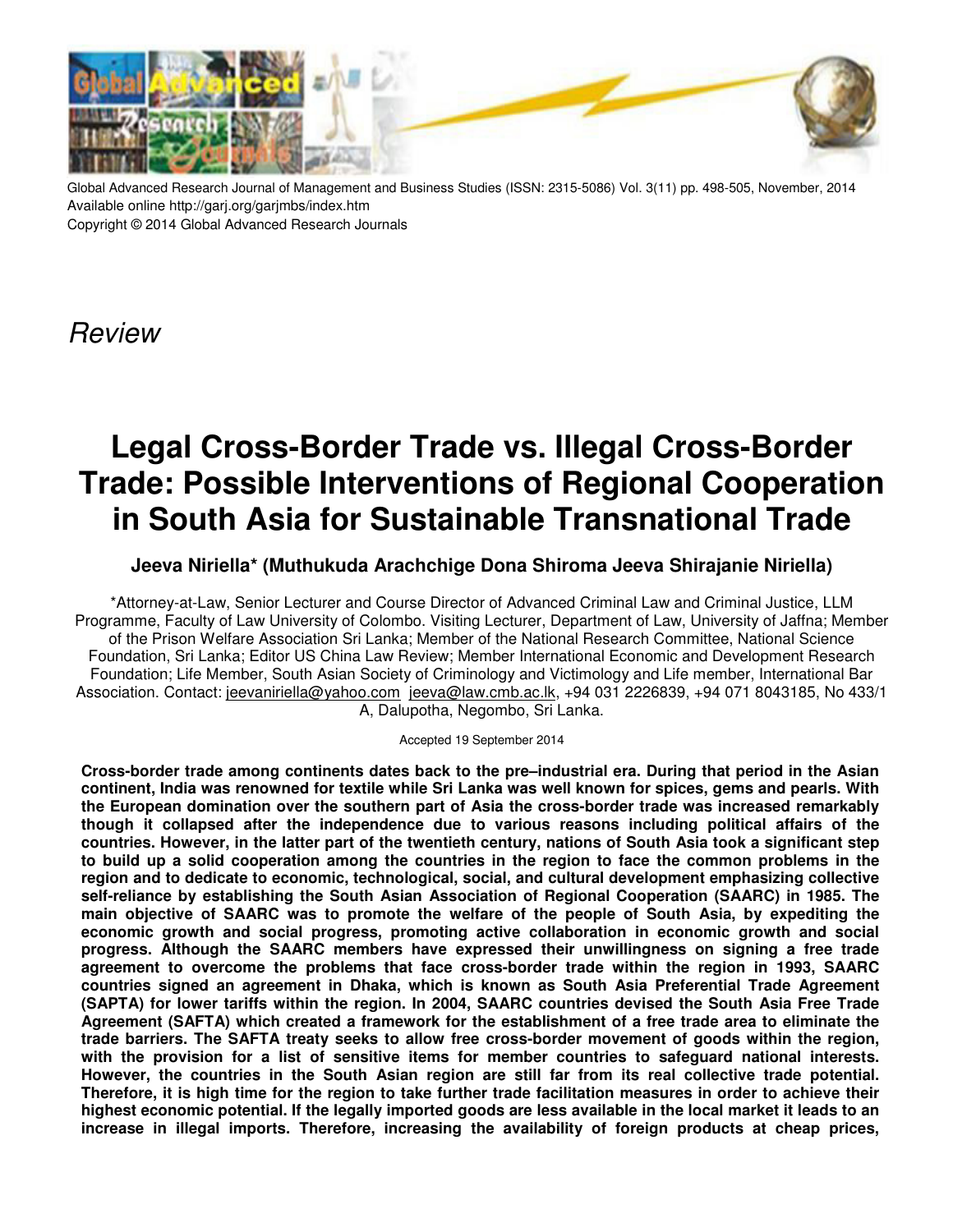**undoubtedly, caused to decrease illegal cross-border trading of goods. The main objective of this study is to explore the issues relating to informal trade in the SAARC region and to find the possibilities to convert the informal business into formal business aiming at the economic development of the region. To achieve this goal, the paper focuses on the prevalence and composition of informal trade in the region and its relationship with formal trade. Further, this study spells out the reasons underpinning illegal trade in the South Asian region. Finally, the paper investigates the extent to which Regional Co-operation in South Asia will influence the shift of illegal trade flows to legal channels. This research is basically based on both library and fields research. The library research is based on reviewing of publications such as books, journal articles and reports written on cross-border trade, South Asian regional and bilateral agreement etc. Further, the information gathered from the internet is also used to complete this article. Field research includes interviews and discussions with Custom Oofficers and collecting data relating to this area. However, it is important to note that obtaining statistics relating to both formal and informal cross- border trade was one of main difficulties that the author had to face in the completion of this study.** 

**Keywords:** Trade facilitation, illegal cross-border movements of good, regional and bilateral agreements, South A

# **INTRODUCTION**

Cross-border trade among continents dates back to the pre–industrial era. Spices, textiles and precious stones were the main commodities in the international commerce during the pre-industrial era. India was well known for the quality of its textiles, and was involved in efficient trade practices with Far and Southeast Asia for centuries. Although there are no authoritative sources to prove the existence of international trade between Sri Lanka and the rest of the world during that period, it has been said that Sri Lanka was famous for spices and precious stones such as gems and pearls during the Monarchs' period. Knox Robert, An Historical Relation of Ceylon, (M.D. Gunasena & Co. Ltd. Colombo, 1961) Reprinted in 1979.

Europeans worked their way into this commercial nexus in the early sixteenth century. The Portuguese were the first to arrive, having discovered a sea route from Europe to the East that allowed them to avoid the heavy taxes on goods sent overland through the Middle East. (This indicates that tariffs and transport difficulties were the main barrier for cross-border trade.) Next the Dutch and the British took domination of international trade and controlled the exports and imports in Southeast Asia. In the period from 1600 to 1800, cross-border trade considerably increased between European and South Asian traders, but collapsed after the independence due to various reasons including political affairs of the countries. However, in the latter part of the twentieth century, nations of South Asia took a remarkable step to build up concrete collaboration among the countries in the region to face the common problems in the region and promote economic, technological, social, and cultural development by emphasizing the collective self-reliance by establishing the South Asian Association of Regional Cooperation (SAARC) in 1985. Its members are Bangladesh, Bhutan, India, Maldives, Nepal, Pakistan and Sri Lanka.

The concept of SAARC was first adopted by Bangladesh during 1977, under the administration of President Ziaur Rahman. In the late 1970s, SAARC nations agreed upon the creation of a trade association consisting of South Asian countries. The idea of regional cooperation in South Asia was again mooted in May 1980. The foreign secretaries of the seven countries met for the first time in Colombo in April 1981 to discuss the issue. The Committee that met again, in Colombo in August 1985, identified five broad areas for regional cooperation and established this particular body in the same year in Dhaka.

SAARC reached its 25th birthday in 2010. As said earlier, SAARC was established in Dhaka on  $7<sup>th</sup>$  -8<sup>th</sup> December, 1985 with the (main) objectives of promoting the welfare of people of South Asia, by speeding up the economic growth and social progress, promoting active collaboration in economic growth and social progress promoting active collaboration in the economic, social, cultural, technical and scientific fields, strengthening cooperation in international forums on matters of common interest, and cooperating with international and regional organizations with similar aims and purposes.

Over the years, the SAARC members have expressed their unwillingness on signing a free trade agreement to overcome the problems that faced in cross-border trade within the region. However, India has several trade pacts with Maldives, Nepal, Bhutan and Sri Lanka. India-Bhutan Free Trade Agreement, India- Nepal Foreign Treaty of Trade, India-Sri Lanka Free Trade Agreement. India's trade agreements with Pakistan and Bangladesh were not successful due to political and economic concerns on both sides. In 1993, SAARC countries signed an agreement in Dhaka, known as South Asia Preferential Trade Agreement (SAPTA) for lower tariffs within the region, in other words to liberalize trade policies among the SAARC countries. Eleven years later, at the 12th SAARC Summit in Islamabad in 2004, SAARC countries devised the South Asia Free Trade Agreement (SAFTA) which created a framework for the establishment of a free trade area by eliminating trade barriers and scaling down tariffs. The objectives of the SAFTA treaty to promote and enhance mutual trade and economic cooperation among members would be achieved by

 a) eliminating barriers to trade, and facilitating the cross-border movement of goods,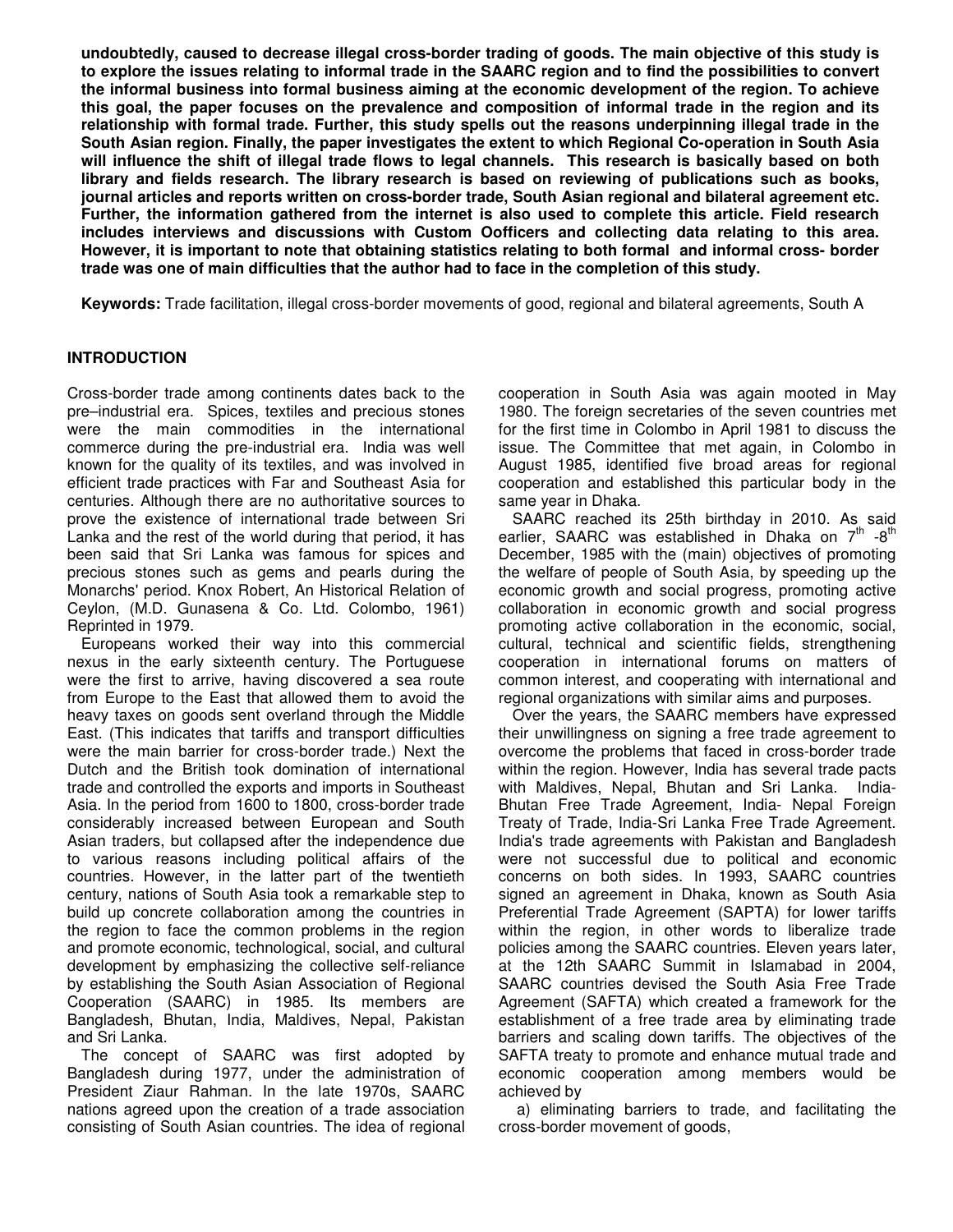b) promoting conditions of fair competition and ensuring equitable benefits, taking into account their respective levels and pattern of economic development,

 c) creating effective mechanism for the implementation and application of the agreement, for its joint administration and the resolution of disputes, and

d) establishing a framework for further regional cooperation to expand and enhance the mutual benefits.

South Asia is now looking forward to an Economic Union in 2020. The SAFTA treaty seeks to allow free cross-border movement of goods within the region, with the provision for a list of sensitive items for member countries to safeguard national interests. It is also envisioned that SAFTA will lead upto US \$ 30 billion approximate increase in intraregional formal trade within the period from 2007-2015. However, countries in South Asian region are still far from reaching its real collective trade potential. Nisha Thaneja, India's Informal Trade with Sri Lanka, Working paper 82, (Indian Council for Research on International Economic Relations, 2007.

According some observations, illegal cross-border trade which is perhaps higher than the legal cross-border trade is one of the main critical factors that preventing South Asia from achieving its full trade potential. If the consumer goods are less available in local market, it leads to increase the imports. If there is are no proper trade facilitations to import the goods legally, the illegal imports will be eventually increased. Increasing the availability of products (finished items or raw material) at cheap prices, undoubtedly, caused to decrease illegal cross- border trading of goods. Therefore, it is high time for the region to increase further trade facilitation measures in order to achieve their highest economic potential by making illegal cross-border trade into legal cross-border trade.

The main objective of this study is to explore issues relating to informal transnational trade in the SAARC region and to find possibilities to convert the informal cross-border business into formal aiming at the economic development of the region. To achieve this goal, the paper focuses on the prevalence and composition of informal cross-border trade in the region and its relationship with formal cross-border trade. Further, this study spells out the reasons underpinning illegal transnational trade in the South Asian region including the impact of tariff and non-tariff barriers on formal crossborder trade and implications of transportation costs and other costs that influence informal transnational trade. Finally, the paper investigates the extent to which Regional Co-operation in South Asia will influence the shift of illegal trade flows to legal channels.

## **Prevalence of illegal cross-border trade among SAARC countries**

There is a need to investigate, the degree of the informal

cross-border trade in the region, what commodities are being subjected to illegally trade, who involve in this trade, the places in each country well-known for the trade in this nature, how large the official trade flows are and how they are related to unofficial trade flows in order to estimate the impact of illegal trade on the economy of each country in the region and to discover the means and methods to convert informal trade to formal trade. Various studies have estimated the extent of unofficial cross-border trade in the countries in the region at different times by focusing on each county individually, but not as to cover the whole region within a particular period. Sarvananthan, M. Contraband Trade and Unofficial Capital Transfers between Sri Lanka and India, (Economic and Political Weekly, India, 1994 July 23). According these studies, India is the only country which shares its border with almost all the South Asian countries and due to its special geographical location, India is the central point for illegal trans-border trade in SAARC region. Karmacharya Binod K., Informal Trade in the SAARC Region: Nepal's Informal Trade with India, Country Report, (Nepal Council for Development Research, Kathmandu, 2002); See Further Sarvananthan Muttukrishna**,** , An Assessment of Contraband Trade and Capital between India and Sri Lanka, Kumaran Publishing House, Chennai and Colombo, 2001.

As far as the Indo Sri Lanka illegal cross-border trade is concerned, India's unofficial trade with Sri Lanka has certain features. They are: the illegal trade between India and Sri Lanka is a two-way operation which means that goods are smuggled from India to Sri Lanka and viceversa; In contrast, the illegal trade between Sri Lanka and almost all other countries especially in the SAARC region is one way operation where goods are smuggled from abroad to Sri Lanka and not vice-versa. Further see, Taneja, N, Sarvananthan M, Karmacharya, B and Pohit S., Informal Trade in the SAARC Region: A Case Study of India, Sri Lanka and Nepal, Report Prepared for the South Asia Network of Economic Research Institutes, 2002 .

The value of such trade in both directions seems to be only marginally different; It is important to note that India's unofficial imports are almost 10 times greater than the official imports. See Schneider F, 2005, Shadow Economies of 145 Countries all over the World: Estimation Results over the Period 1999 to 2004, website: http://www.econ.jku.at/Schneider, visited January 2011. The total two-way unauthorized trade between India and Sri Lanka is more than the authorized trade between them and the two-way informal trade between India and Sri Lanka is the largest informal trade between Sri Lanka and any single country. Further see Taneja Nisha and Sanjib Pohit, , Characteristics of India's Informal and Formal Trading with Nepal: A Comparative Analysis, Indian Economic Review, Delhi School of Economics, 2002. C/f according the customs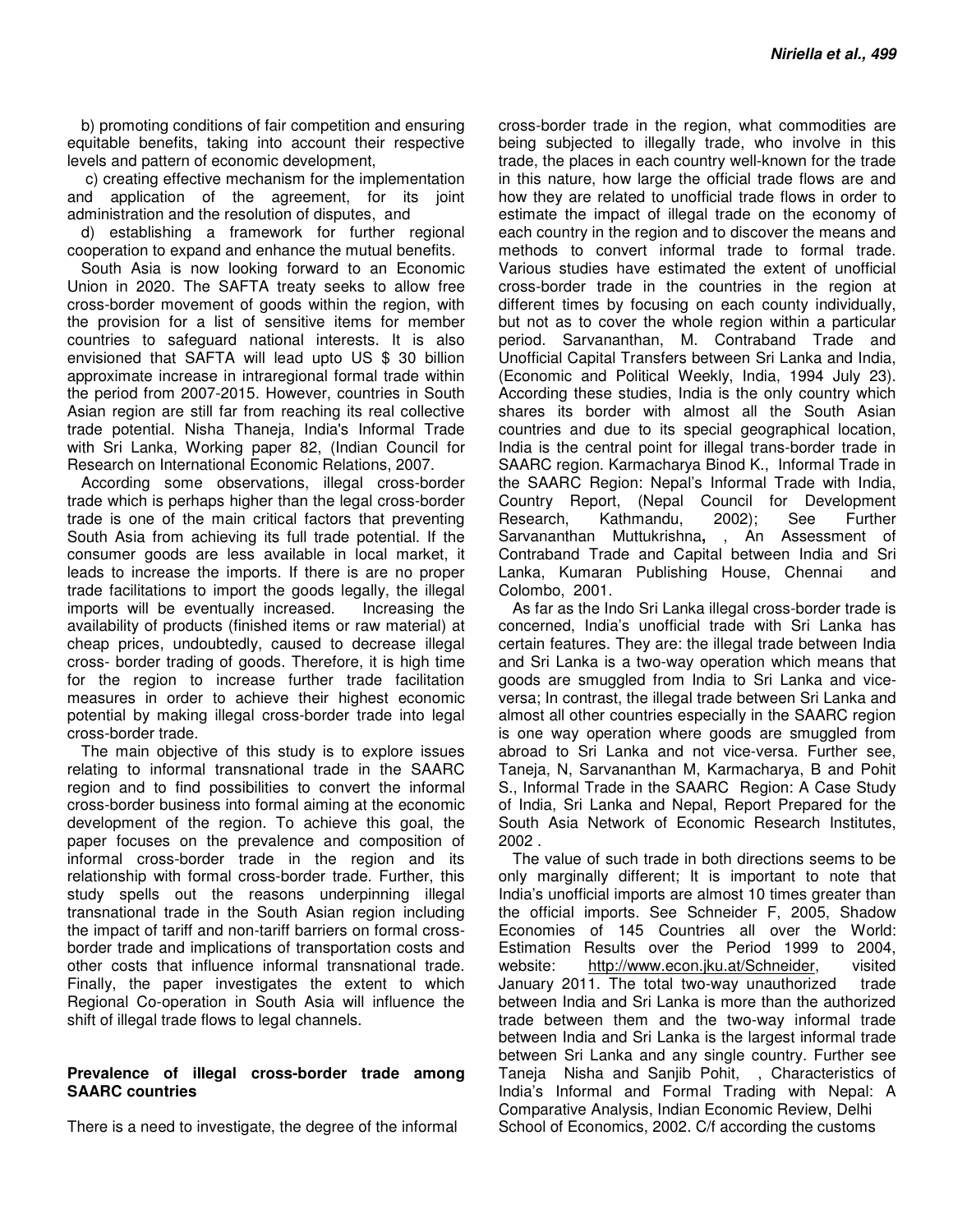#### officials it is not.

The pattern of unofficial trade between India and Sri Lanka follows a different inclination from the illegal trade between India and other countries in the region. The unofficial trade between Sri Lanka and India is carried out only by air and sea. According to the Central Investigation Bureau, Sri Lanka, (approximately) 65 -70 percent of the total contraband trade is carried out by air and the rest is carried out by sea. Source, the interviews taken with the officials. This takes place largely through air passengers and sea through country boats belonging to both countries (not by ships). Informal trade by air takes place through air passengers who travel (frequently) only for the purpose of informal trade between the two countries. Most of the air passengers are of Sri Lankan origin. Thus, mostly Sri Lankans carry out the illegal trade between the two countries. They travel between Colombo to some (main) cities India; namely, Chennai, Trichy, Mumbai and Rameshwaram and control (run) the business from these cities. Chennai is the most renowned among these cities. In addition, goods which are procured from Delhi and Mumbai are transported by trains (this is mostly done by Indians) to Chennai and sent to Sri Lanka through illegal means. Here the smugglers can avoid entering into contracts such as CIF, FOB, Bill of Lading ex works FOR and FAS In considering the illegal trans-border trade, three types of persons involved in the business have been identified. They are informal traders, carriers and officials such as airline and customs officials. The support given by these officials makes the trade easier.

A number of regular boats ply between India and Sri Lanka purely for illegal purposes such as smuggling of goods (and trafficking of persons) This is not covered in this research.. For instance, gold and silver are smuggled in large quantities by sea from Sri Lanka to India because smuggling of these high value goods is less risky by sea than air. In addition, bulky items such as electronic goods are also smuggled by sea in greater quantities from Sri Lanka to India. It needs to be noted that the informal trade by sea does not exactly take place from one particular identified place. According to the Central Investigation Bureau it is done from the coastal regions around Tuticorin and Rameshwaram in India and coastal regions around Wattala to Puttalam and Mnnar in Western Province in Sri Lanka. Source, the interviews taken with the officials.

The information further reveals that the total two way informal international trade between India and Sri Lanka is approximately 25% -30% of the formal international trade. Informal imports from India are around 40% -45% of formal imports, while informal exports are roughly 25% - 30% of formal exports. This large trade excess in India's favor in informal trade does not create a healthy economic environment in Sri Lanka. Source, for the informal trade - the interviews taken with the officials and for the formal tarde - the statistics of Foreign Trade, now

comes under the Ministry of Economic Development, Sri Lanka.

According to the information gathered from the Bureau, textiles is the commodity/item which is illegally imported at large scale constituting 55% 60% of the total informal imports from India to Sri Lanka. It is followed by electrical and mechanical items constituting 20% of the total unauthorized trade. Other informally imported items are apparatus, food items, electronic items, sports goods, brass items and medicine. Informal exports by air consist of spices on a large scale which is around 35% - 40% of the total informal exports from Sri Lanka to India. The electronic items consists of 30%-35% and commodities such as cosmetics, cigarettes, liquor, and ceramics consist of 25% -35% of the total contraband trade. Source, the interviews taken with the officials. Rest consists with other items such as diamond, gems etc.

It is estimated that imported electrical, mechanical and groceries items carried by sea consists of 71% of total informal import to Sri Lanka by sea. The other items imported informally by sea are garments, tools and chemicals. Electronic items are the main commodity exported informally large scale by sea from Sri Lanka to India which constitutes of approximately 40% - 45% of total informal export by sea. The other items exported illegally by sea are spices, liquor, cigarettes and cosmetics which are of 55%-60% of the total illegal exports.

A common language, religion, culture, etc, play a significant role in facilitating trade across the border. Especially, speaking a same language makes all the related activities easier. According to the filed study, in Sri Lanka, 50% of the informal traders are Tamils including North East and Hill Country Tamils, 45% are Muslims and the rest 5% Sinhalese. At present mostly male persons are actively involved in informal crossborder trading. The female contribution to the illegal cross border-trading is less than 10%. Source, information obtained from the officials.

There is no such considerable empirical evidence to prove the contraband cross-border trade between Sri Lanka and other SAARC countries other than India. However, the information gathered reveals that some Pakistan nationals are involved in this trade and bring foreign currency especially US Dollars and illegal drugs such as heroin. This is done by air passengers. Source, the interviews taken with the officials.

## **Influential factors for informal cross-border trade**

Several facts have influenced the increase of illegal cross-border trade. One of the identified contributory factors is high transaction cost (information cost, search cost and risk cost) in formal trade. A certain degree of trade related information such as product requirement, technology, expertise, knowledge, price, tariffs, industrial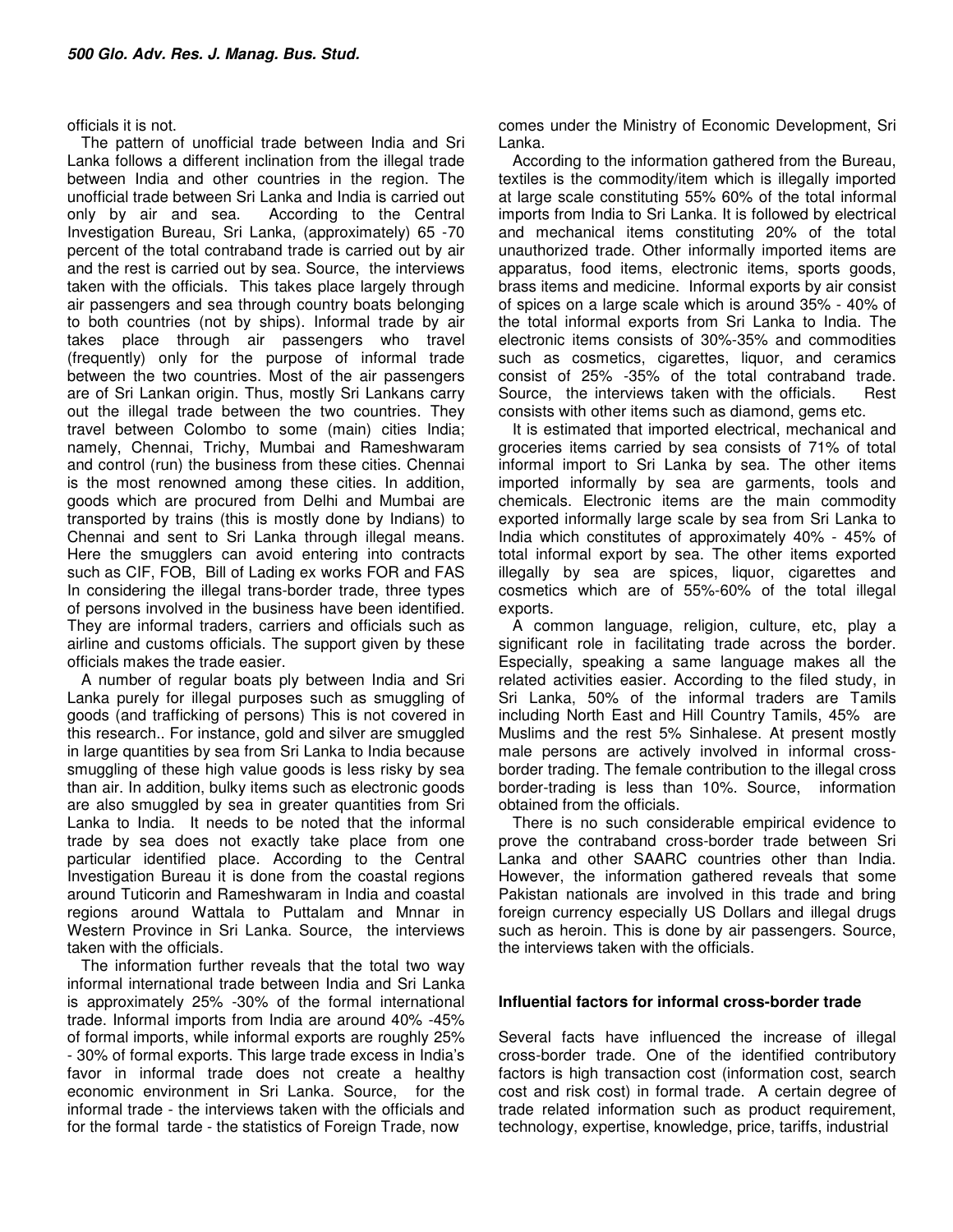trends, trade regulations and procedures are needed to carry out trade in an effective manner. However, there is no any strong mechanism adopted by SAARC nations to facilitate the smooth exchange of trade information among the SAARC countries. Similarly, searching the condition of the goods and selecting the best quality and insuring that goods are in transit is also essential in formal trade which is again at a high cost in cross-border trade. Trading partners involved in informal trade, provide all necessary assistance to reduce the above mentioned costs. Therefore, the low transaction costs of trade in the informal channels have forced the trades to select this particular stream in cross border trade. Nisha Thenija, India's Informal Trade With Sri Lanka, India Council for Research of International Economic Relations Working Paper 82, 2002.

The absence of proper multilateral transit arrangements Joint shipment / transport arrangement among all the countries in the region .

within countries in the SAARC region is another contributory factor for increased informal cross-border trade within the region. De P., 2008, Realizing the Gains from Full Regional Connectivity in South Asia: The Transport Costs Dimension, Man and Development 30(1) : pp.27-44. Although limited transportation exists for some landlocked countries such as India, Afghanistan, Bhutan and Nepal, it is not sufficient to reduce the transport barriers (and transport costs) within the region as a whole. (The present arrangement of transit in South Asia is bilateral, where India provides overland transit to Bangladesh, Nepal and Bhutan for their bilateral trade, and maritime transit to Nepal and Bhutan for their international trade.) See further, Das S., and Pohit S., 2006, Quantifying Transport, Regulatory and Other Costs of Indian Overland Exports to Bangladesh, The World Economy 29(9): 1227-42; Asian Development Bank , 2005, SAARC Regional Multimodal Transport Study (SRMTS) Manila: ADB. All connecting roads between India and Pakistan have been closed for security reasons and the tension between the two countries and most of the cross-border trades takes place via rail routes. Prabir De, Sachin Chaturvedi, and Khan Abdur Rob, Transit and Border Trade Barriers in South Asia : Prabir De Inclusive Growth and Trade Facilitation: Insights From South Asia (Brief No 16 Jan. 2009) ARTNeT Policy Brief ESCAP Asia Pacific Research and Training Network on Trade. Website: www.artetontrade.org visited January 2011.

Severe travel restrictions among some countries have aggravated the condition. For instance, Travel restriction among India, Bangladesh and Pakistan. Taylor, Benjamin J, and John S. Wilson. 2009. As SAFTA Gains New Momentum, Trade Facilitation Should Remain Key Priority. Washington D.C: World Bank. 2. Therefore, the traders who are in import and export trade are compelled to discover other markets with easy access. See the study completed by Polak, Jacob and Arnold Heertje

(eds). In 1993, European Transport Economics, Oxford, Blackwell. According to some studies, Prabir De, Sachin Chaturvedi, and Khan Abdur Rob 2009, Transit and Border Trade Barriers in South Asia,: Prabir De 2009 Inclusive Growth and Trade Facilitation: Insights From South Asia (Brief No 16 Jan. 2009) ARTNeT Policy Brief ESCAP Asia Pacific Research and Training Network on Trade Visited January 2011, www.artetontrade.org the countries in the region can utilize the geographical contiguity to improve cross-border trade if the region can provide proper regional transit arrangements to remove the transport barriers and travel restrictions. Refer, the Declaration of the fourteenth SAARC Summit, New Delhi, 3–4 April 2007, available at www.saarcsec.org/main.php, visited January 2011.

Industrial disparity within SAARC countries is another reason which reduces the development of intraregional formal trade among SAARC nations which finally causes the growth of informal trade. Kanika Dua and Seher Abbas, "Plurilateralism and Trade Facilitation: The way Ahead for Intraregional Trade in South Asia", Asian Journal of Public Affairs, (AJPA) Vol.2 No. 2, 2010, pp.3-19. For instance, the Industrial disparity between India and Pakistan the two largest economies of the region. With the disparity in the levels of industrial development, a general opinion prevails among Less Developed Countries (LDCs) in the region such as Nepal, Bangladesh and Bhutan that promotion of trade will benefit the More Developed Countries (MDCs) among the SAARC nations such as India, Pakistan and Sri Lanka, at the cost of the LDC's development. Therefore, there is reluctance from the Less Developed countries to promote intraregional trade among the SAARC nations. Kanika Dua and Seher Abbas, Plurilateralism and Trade Facilitation: The way Ahead for Intraregional Trade in South Asia, Asian Journal of Public Affairs, (AJPA) Vol.2 No. 2, 2010, pp.3-19.

The political and foreign affairs differences among the SAARC nations have a considerable impact on intraregional trade trade. Especially, political deference between India and Pakistan is a major obstacle in all attempts to increase economic integration in South Asia. This situation also leads to increase the informal trade within the region.

The excessive government regulations and inefficiency of enforcement authorities also reduce the ease of doing business in South Asia, which has lagged behind in implementing technology systems in customs and administrative procedures. Until recently, customs procedures in South Asia were primarily focused on revenue collection and trade protection – there was no strong drive for increased efficiency and transparency. Steps have been undertaken to simplify and harmonize trade procedures, but South Asia still requires the most number of documents for cross- border trade. Taylor B.J., and Wilson, J.S., As SAFTA Gains New Momentum, Trade Facilitation Should RemainnKey Priority,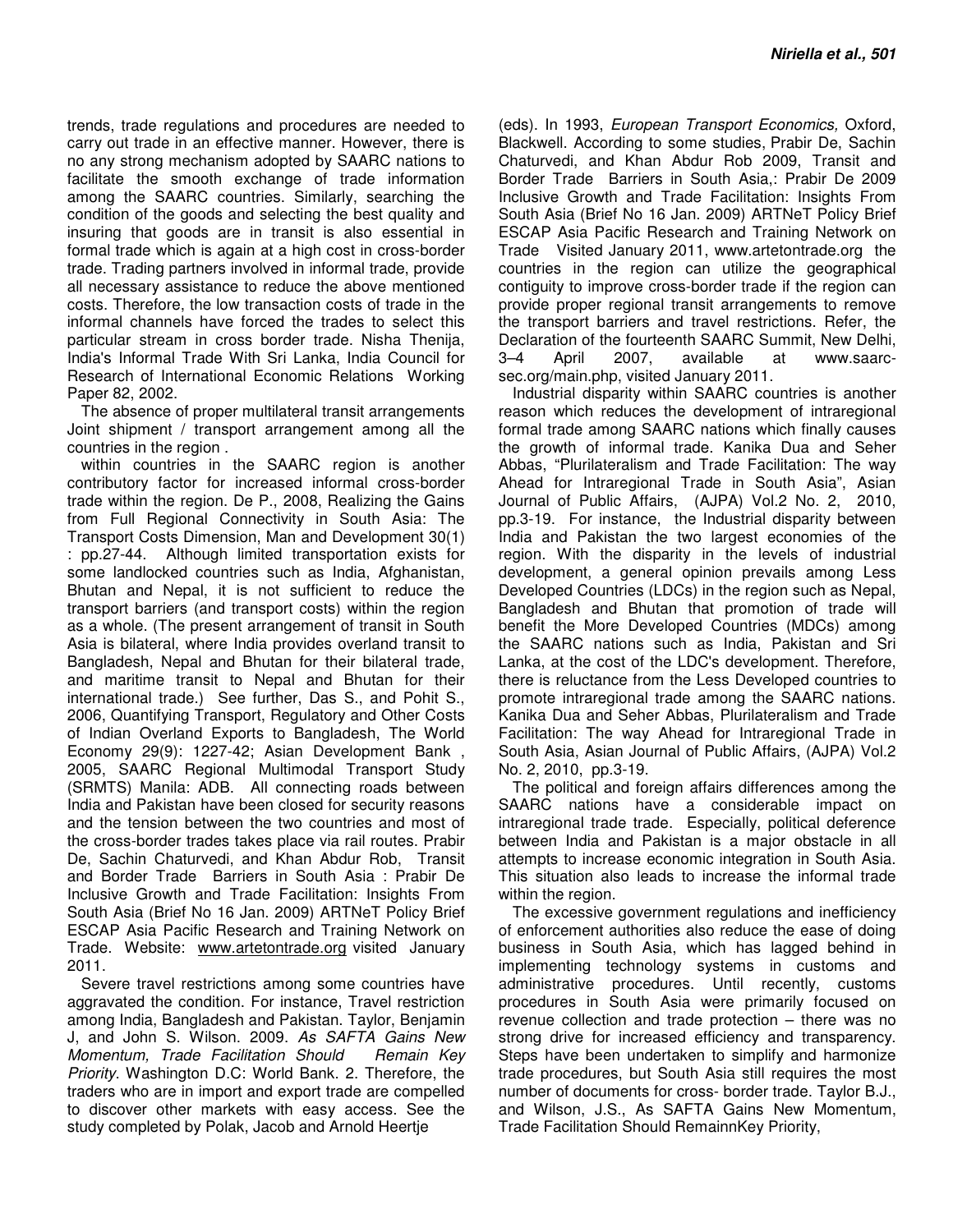Warshington DC: World Bank 2, quoted from Kanika Dua and Seher Abbas, 2010, Plurilateralism and Trade Facilitation: The way Ahead for Intraregional Trade in South Asia, Asian Journal of Public Affairs, (AJPA) Vol.2 No. 2 pp.3-19. Inefficient officials in law enforcement agencies play a vital role in low intraregional trade in South Asia which force the traders to move towards unofficial channels in business. Ahmad Sadiq and Gani Ejaz, 2007, South Asia Growth and Regional Integration, Wshington DC: World Bank, quoted from Kanika Dua and Seher Abbas, 2010, Plurilateralism and Trade Facilitation: The way Ahead for Intraregional Trade in South Asia, Asian Journal of Public Affairs, (AJPA) Vol.2 No. 2 pp.3-19.

The existence of high tariffs plays an important role in discouraging intraregional trade. Banik Nilanjan and Gilbert John, 2008, Regional integration and Trade Costs in South Asia Asian Development Bank Institute (ADBI) Working Paper No. 127. A classic example of the high tariffs and duties imposed by these countries are duties on non-agricultural goods which range from 10 percent in Sri Lanka to 21 percent in Bangladesh. The level of protection for agricultural goods is even higher and ranges from 25 percent in Pakistan to 100 percent in India. Panagariya, A. 2003. South Asia: Does Preferential Trade Liberalization make Sense, The World Economy 26: 1279-1291. The largest number of tariff peaks among the South Asian region is concentrated among the agriculture, automobile, textile and garment sectors. Banik Nilanjan and Gilbert John, Regional integration and Trade Costs in South Asia Asian Development Bank Institute (ADBI) , 2008,Working Paper No. 127 Some research scholars such as Banik and Gilbert Banik Nilanjan and Gilbert John, Regional integration and Trade Costs in South Asia Asian Development Bank Institute (ADBI), 2008,Working Paper No. 127 argue that higher tariffs within the region have neutralized benefits that could have been gained from having common cultural similarity, common geography and the advantage of common borders to improve intraregional tarde within the region. Though the SAFTA Treaty provides a timeline for removal of tariffs, which spreads over 2006-16 with different time frames for LDCs and other members, it has not been adhered to. Kanika Dua and Seher Abbas, Plurilateralism and Trade Facilitation: The way Ahead for Intraregional Trade in South Asia, Asian Journal of Public Affairs, (AJPA) Vol.2 No. 2 , 2010,pp.3-19.

# **Cooperation in the region to enhance intraregional trade**

The concept of economic liberalization has occupied the main focus of debate in development economics. All most all the countries in the world is (at least) a member to a regional (multilateral or bilateral) trade agreement (RTA) which focuses on the enhancement of trade opportunities

through liberalizing the trade in their economy. WTO website. Visited February 2011. The South Asian countries also made efforts to enhance the trade and investment flows with their neighbours by entering into regional trade agreements with the objectives of developing the export import trade among the countries, strengthening their trade potential and finally the eradication of poverty which is a common problem to the region. WTO website. Visited February 2011. More than 90% of trade of SAARC trade lies outside the region. The intraregional trade is less than 3% of the world trade, even though the seven SAARC countries comprise of 20% of the world population and offer a market over (approximately) one billion people. Therefore, it is not wrong to say that the regional (bilateral or multilateral) trade agreements within the region can play a vital role in developing the legal cross-border trade (intraregional trade or in other words regional economic integration) while combating illegal trade within the region.

The next attempt is to discuss some SAARC agreements which focus on economic integration. SAPTA, SAFTA and ISLFTA. After establishing SAARC, the first step towards economic integration in the region was taken at the Seventh SAARC Summit held in December 1993 by signing the SAARC Preferential Trading Agreement (SAPTA) by SAARC members. It was entered into force on 07th December 1995 with their desire. The aim of SAPTA was to promote and sustain mutual trade and economic cooperation within the SAARC region by agreeing to exchange tariff concessions on a number of products. Preamble of SAPTA. It is clear in the following basic principles underlined by SAPTA. They are:

• Overall reciprocity and mutuality of advantages so as to benefit equitably all Contracting States, taking into account their respective level of economic and industrial development, the pattern of their external trade, trade tariff policies and systems;

Negotiation of tariff reform step by step, improved and extended in successive stages through periodic reviews;

• Recognition of the special needs of the Least Developed Contracting States and agreement on concrete preferential measures in their favour;

• Inclusion of all products, manufactures and commodities in their raw, semi-processed and processed forms. Article 3 of SAPTA.

The SAPTA Agreement made a distinction between the least developed countries such as Bangladesh, Bhutan, Maldives and Nepal and other developing member countries such as India, Pakistan and Sri Lanka. According to the agreement the negotiations for SAPTA are held on the basis of 'request and offer' basis, where the Exporting Party comes up with a 'country specific' request list of its exportable (real as well as potential) items on which it would seek preferential market access. The other Party would then make an offer on items from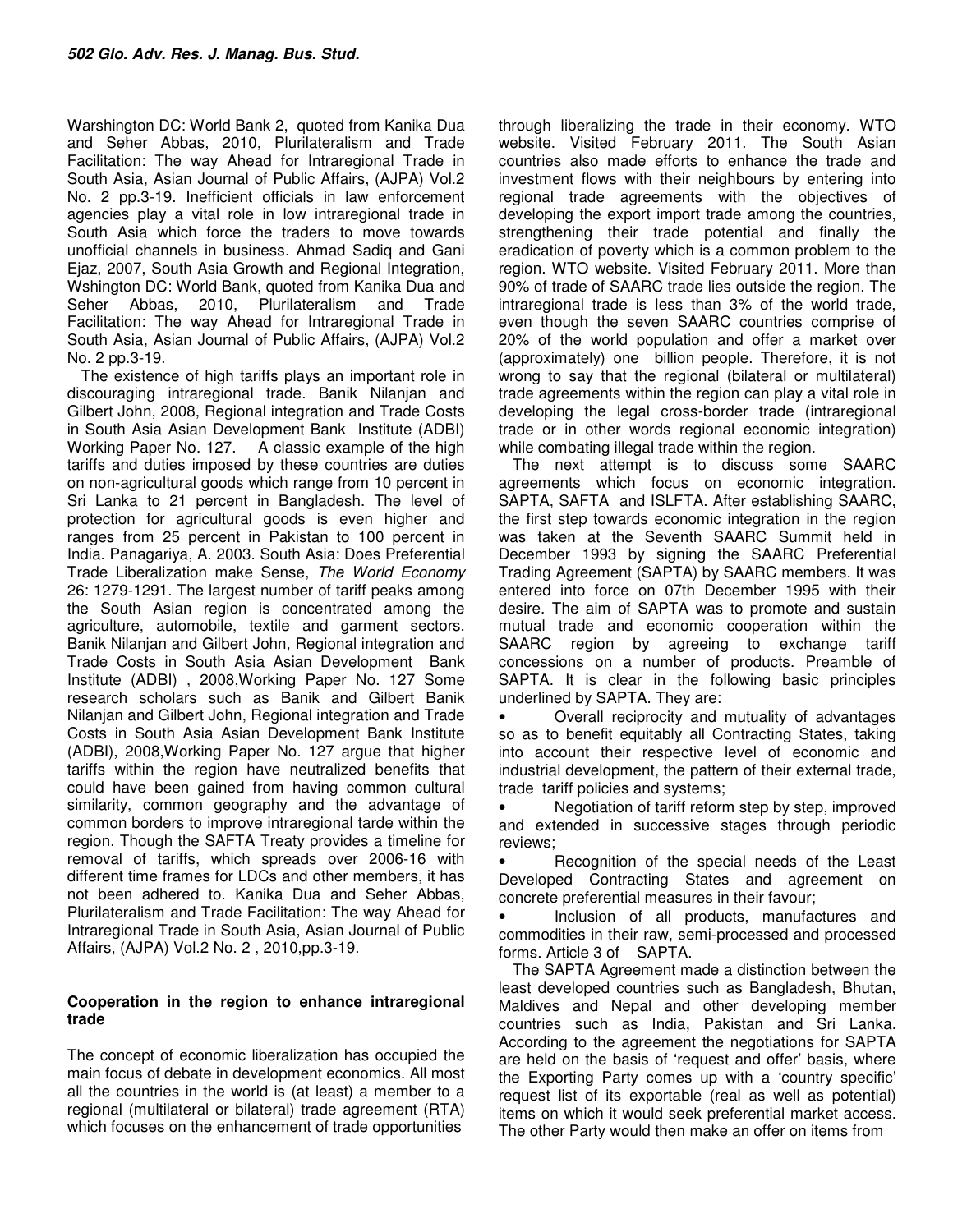'request list' and indicate the extent of tariff concessions in terms of Margin of Preference (MoP). At the end of each Round, these offers are multilateralised to all SAARC members. The least developed countries (LDC) get concessions on a large number of products with deeper MoP, without reciprocating with equivalent concession to other developing countries under the special and differential treatment provision of SAPTA. Article 10 of SAPTA. So far, four rounds of trade negotiations have been concluded under SAPTA covering over 5000 commodities. Ratna R.S. and Geetu S., research paper completed on "Making SAFTA a Success: The Role of India", under the grant from Commonwealth Secretarial London to CUTS International Jaipur, 2009.

Further, it has specified four approaches for tariff negotiations namely, product-by-product approach, across-the-board tariff reduction, sectoral tariff reduction and direct trade measures. The negotiations and agreement of tariff concessions by the contracting parties are to be an ongoing process where any Contracting Party can withdraw or suspend the concession due to economic problems of the Contracting Parties. The Agreement further provides for the adoption of additional trade facilitation measures to support the  $co - ide$  of SAPTA and balance the mutual benefit of the Contracting Parties. However, the criticism to SAPTA is that it had no major impact in changing the existing tarde pattern (tariff cuts) of other countries including Sri Lanka. This is based on Weerakoon D and Wijayasiri J., Regional Economic Cooperation in South Asia: A Sri Lankan Perspective, International Economic Series No 6, Institute of Policy Studies, Colombo, 2001.

In addition to the limited number of concessions offered under the agreement, failure to deal with non tariff issues and restrictive rules of origin are some of the weakness of SAPTA which lead to a poor implantation of the agreement. Political affairs of the SAARC nations, foreign policy and tension between the two major economics, India and Pakistan weaken the SAPTA further.

Later, with the broader objective of moving towards a South Asian Economic Union (SAEU), the SAARC Member States signed the Agreement on South Asia Free Trade Area (SAFTA) on 6th January, 2004 at the 12th SAARC Summit held in Islamabad which came into force on  $01<sup>st</sup>$  January, 2006. It forms a framework for the creation of a free trade area covering (approximate)1.6 billion people in Bangladesh, Bhutan, India, Pakistan, Maldives, Nepal and Sri Lanka aiming at zero customs duty on the trade of practically all products in the region by the end of 2016. SAFTA has six core elements covering trade liberalization programme, rules of origin, institutional arrangements, safeguard measures, special and differential treatment for least developed countries (LDCs), and dispute settlement mechanisms in order achieve the above said objectives.

With regard to the reduction or removal of tariff under SAFTA, first, it required the developing countries in South Asia (India, Pakistan and Sri Lanka) to bring the duties down to 20 percent in the first two year period from the date of coming into force of the agreement that is ending 2007. In the final five year For Sri Lanka it is six years. Refer, the Article 7. 1. B. period, which is beginning from the third year from the date of coming into force of the agreement ending 2012, SAFTA aimed to deduce that 20% customs duty to 0% in a series of annual cuts by providing the opportunity to the least developed countries in South Asia (of Nepal, Bhutan, Bangladesh and Maldives) another three years (ending 2015) to reduce their tariffs to zero. Article 7. According to some encomiasts the removal of tariff is being spread over too long period of this nature leads to other bilateral trade agreement to take the superiority over SAFTA and deteriorate the core objective of the agreement.

The above said special and differential treatment for the least developed contracting countries Article 11. is a plausible point for SAFTA which make a trade balance between rich and poor members within the region, as well as improve intraregional trade. However, many agriculturally based commodities are listed under negative lists, SAFTA should have a mechanism that makes the members to reduce their negative list.

Although SAARC countries have signed SAFTA to expedite the action to remove tariff, non-tariff barriers (NTBs) and structural obstructions to free trade within the region, still SAFTA could not reach its full potential due the above said few weaknesses.

In the above discussion it is clear that regional agreements have wider scope in reducing trade barriers within member countries. This wideness perhaps entails discrimination against trade member States other than specific contracting parties. Basically these agreements merely remove tariffs on intra bloc trade in goods, but were not completely successful in covering all other obstacles, especially non-tariff barriers in trade in goods that led to an increase of illegal cross border trade in goods. Therefore, many countries prefer to sign bilateral agreements that are more effective and central. Agreement on India Sri Lanka Free Trade Area (ISLFTA) is an effective Joshi Vivek, Working Paper No: 04/2010 on An Econometric Analysis of India-Sri Lanka Free Trade Agreement March 2010. In his paper he says ISLFTA is an agreement on regional free trade area. Bilateral Read the preamble to the USLFTA agreement. This is contrast with footnote note 47. free trade agreement and one of the few effective South Asian agreements.

ISLFTA is a bilateral agreement signed by Sri Lanka and India in 1998 in New Delhi to expand domestic markets through economic integration, promote bilateral free trade arrangements between the two countries for strengthening intra-regional economic cooperation and the development of national economies and elimination of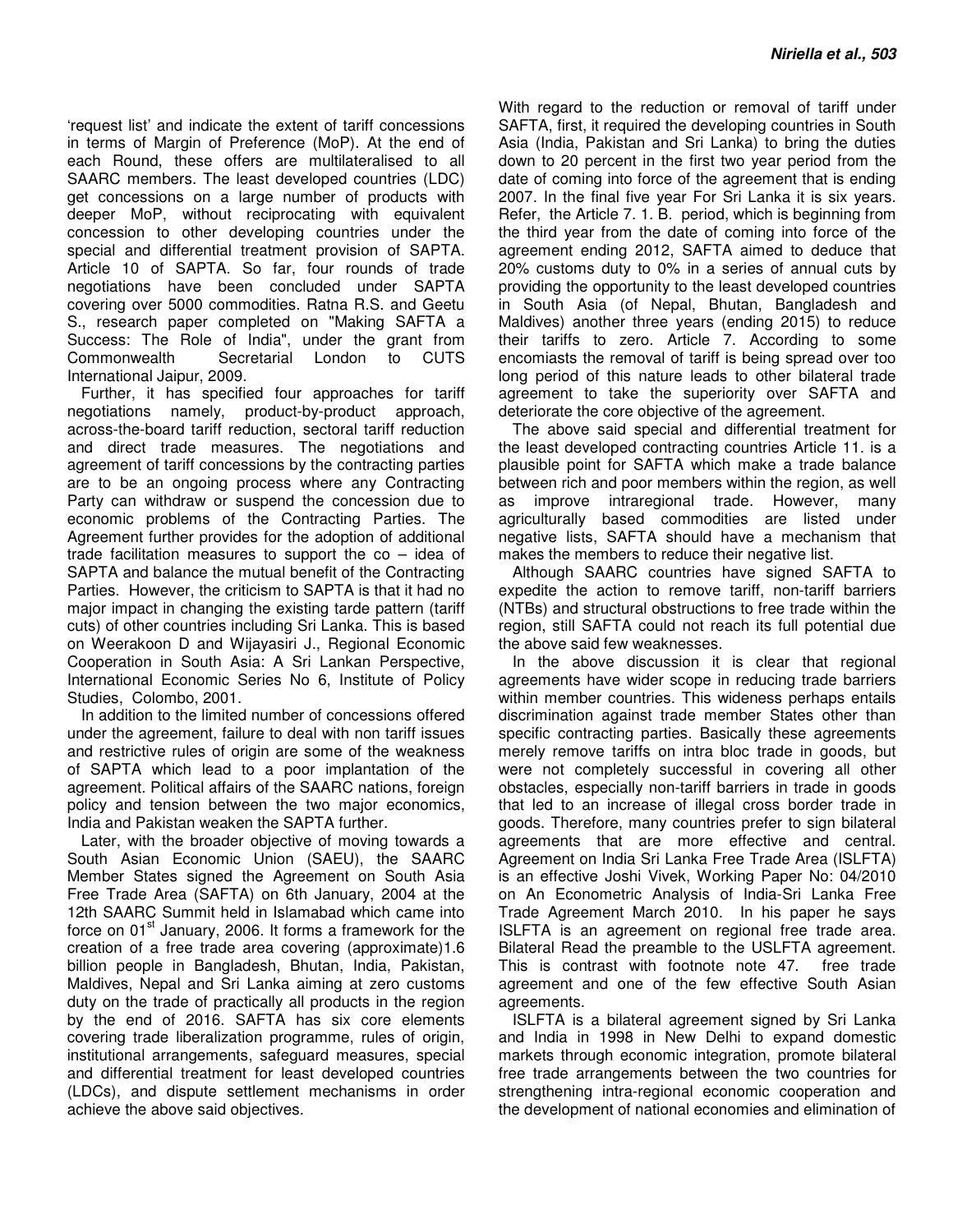trade obstacles between the two countries.

According to this agreement Sri Lanka Sri Lanka was to receive a special and differential treatment. For that reason, Sri Lanka had a larger negative list, that identifies local products to be protected for which concessions are not given. There are 1180items which are mainly agriculture or livestock items, rubber products, paper products, iron and steel, machinery and electrical items. India also has a negative list which contains 429 commodities including garments, plastic and rubber products among other items. Sri Lanka was given a longer period (eight years) for removing of tariffs and it also was agreed to give the liberty to reduce the negative list at Sri Lanka's comfort level. Therefore, on the Sri Lankan side 3932 tariff lines were made zero duty for Indian exporters over eight years. On the other hand, India's 4150 tariff lines made zero duty over a period of three years. Under the ISLFTA, India and Sri Lanka by 2009 offer duty free access to 4233 and 4024 tariff lines respectively. Department of Commerce website 2009, (http://www.doc.gov.lk/web/index.php) Dileepa Witharana, Senior Lecturer in the Faculty of Engineering Technology at the Open University of Sri Lanka (OUSL) in Nawala, 2010, AN ACT OF FAITH'? TEN YEARS OF THE INDIA-SRI LANKA FREE TRADE AGREEMENT (ISLFTA) LAW & SOCIETY TRUST SRI LANKA, March 2010. As a result of this agreement now India is the largest source of imports and the third largest export destination for Sri Lankan products (after the United States of America and the European Union). The argument is that, given the asymmetrical proportions of the economies of the two countries, if not for the ISLFTA, Sri Lankan exports would not have been able to achieve their current level of market penetration. Prasad, Alok, (2009) in Dileepa Witharana, Senior Lecturer in the Faculty of Engineering Technology at the Open University of Sri Lanka (OUSL) in Nawala, 2010, AN ACT OF FAITH'? TEN YEARS OF THE INDIA-SRI LANKA FREE TRADE AGREEMENT (ISLFTA) LAW & SOCIETY TRUST SRI LANKA March 2010. Although ISLFTA highly focused on removal of tariff barriers, no high attention given to eliminate non tariff barriers especially transit barriers and other infrastructure facilities which again open the path to increase the illegal crossborder between the two countries.

#### **CONCLUSION**

Trade is a good indispensable part of creating a sustainable future for any country. Similarly, successful intraregional trade within the countries in South Asia brings a sustainable prosperity to the SAARC region. Creating economic opportunities such as manufacturing goods, importing and exporting of goods (cross-border movement of goods) in South Asia will help the region to reach the goal of sustainable economic development in

the region. However, it is unfortunate that at present the intra-SAARC trade represents a very little value of projected total trade in the region. It is only 5%. See the presentation delivered by Robert O. Blake, Assistant Secretary for South and Central Asian Affairs at the 16<sup>th</sup> SAARC Summit held in Thimpu, Bhutan,  $28<sup>th</sup>$  -  $29<sup>th</sup>$  April 2010. Though regional and bilateral agreements are aimed at the development of legal cross border trade within the region, yet regional cooperation is not sufficient to combat illegal cross-border trade in a successful manner due to some weaknesses of the treaties. Further see, Joossens Luk Raw Martin, 1995 Business Management Journal, Vol. 310 27th May 1995. Therefore, we should look at the factors, to improve trade among SAARC members which really assists in converting illegal cross-border trade into legal channels. \*\*\*\*

#### **REFERENCE**

#### **Books**

Knox Robert (1979). An Historical Relation of Ceylon, M.D. Gunasena & Co. Ltd. Colombo, 1961, Reprinted in 1979

Polak, Jacob and Arnold Heertje (eds) (1993). European Transport Economics, Oxford, Blackwel, 1993

Taylor, Benjamin J, and John S. Wilson (2009). As SAFTA Gains New Momentum, Trade Facilitation Should Remain Key Priority, Washington, 2009

#### **Journal Articles**

- Thaneja Nisha (2007). India's Informal Trade with Sri Lanka, Indian Council for Research on International Economic Relations, 2007
- Taneja Nisha and Sanjib Pohit (2002). Characteristics of India's Informal and Formal Trading with Nepal: A Comparative Analysis, Indian Economic Review, Delhi School of Economics, 2002
- Kanika Dua and Seher Abbas, (2010). Plurilateralism and Trade Facilitation: The way Ahead for Intraregional Trade in South Asia, Asian Journal of Public Affairs, (AJPA) Vol.2 No. 2
- Karmacharya Binod K (2002). Informal Trade in the SAARC Region: Nepal's Informal Trade with India, Nepal Council for Development Research, Kathmandu, 2002
- Prasad, Alok (2010). in Dileepa Witharana, 2010, An Act of Faith? Ten Years of the India-Sri Lanka Free Trade Agreement (ISLFTA) Law and society Trust, Sri Lanka, March, 2010
- Sarvananthan Muttukrishna (2001). An Assessment of Contraband Trade and Capital between India and Sri Lanka, Kumaran Publishing House, Chennai and Colombo, 2001

#### **Magazine Articles**

- Das S, and Pohit S (2006). Quantifying Transport, Regulatory and Other Costs of Indian Overland Exports to Bangladesh, The World Economy, 2006, 29(9): 1227-42
- Panagariya A (2003). South Asia: Does Preferential Trade Liberalization make Sense, The World Economy, 2003, 26: 1279-1291
- Sarvananthan M (1994). Contraband Trade and Unofficial Capital Transfers between Sri Lanka and India, Economic and Political Weekly, India, 1994 July 23
- Weerakoon D and Wijayasiri J (2001). Regional Economic Cooperation in South Asia: A Sri Lankan Perspective, International Economic, Series No 6, Colombo, 2001